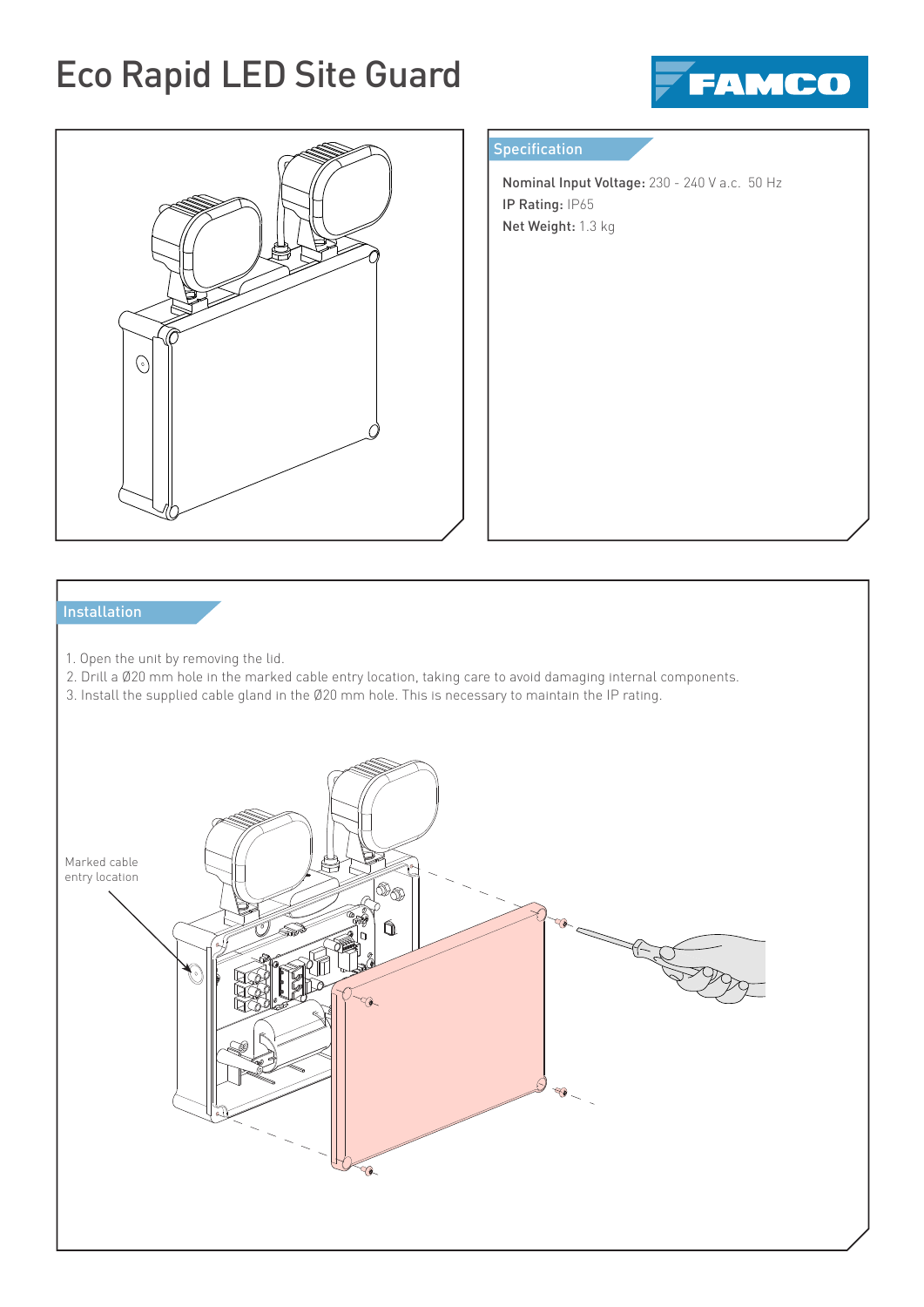# Eco Rapid LED Site Guard



 4. Fix the unit to the wall using the screws by drilling in the marked locations (use screws and O-rings provided to maintain IP rating).



- 5. Fit the power cable through the gland and terminate into the terminal block. Use Ø10 mm circular cable to maintain the IP rating. Close and screw back the lid into the unit. Screws should be torqued 0.4 - 0.6 Nm. Do not overtighten.
- 6. Aim the unit heads as shown/as required.

I

 7. Switch on the mains supply and make sure that the indicator LEDs have illuminated to show that the unit is operating correctly. See figure below for reference.